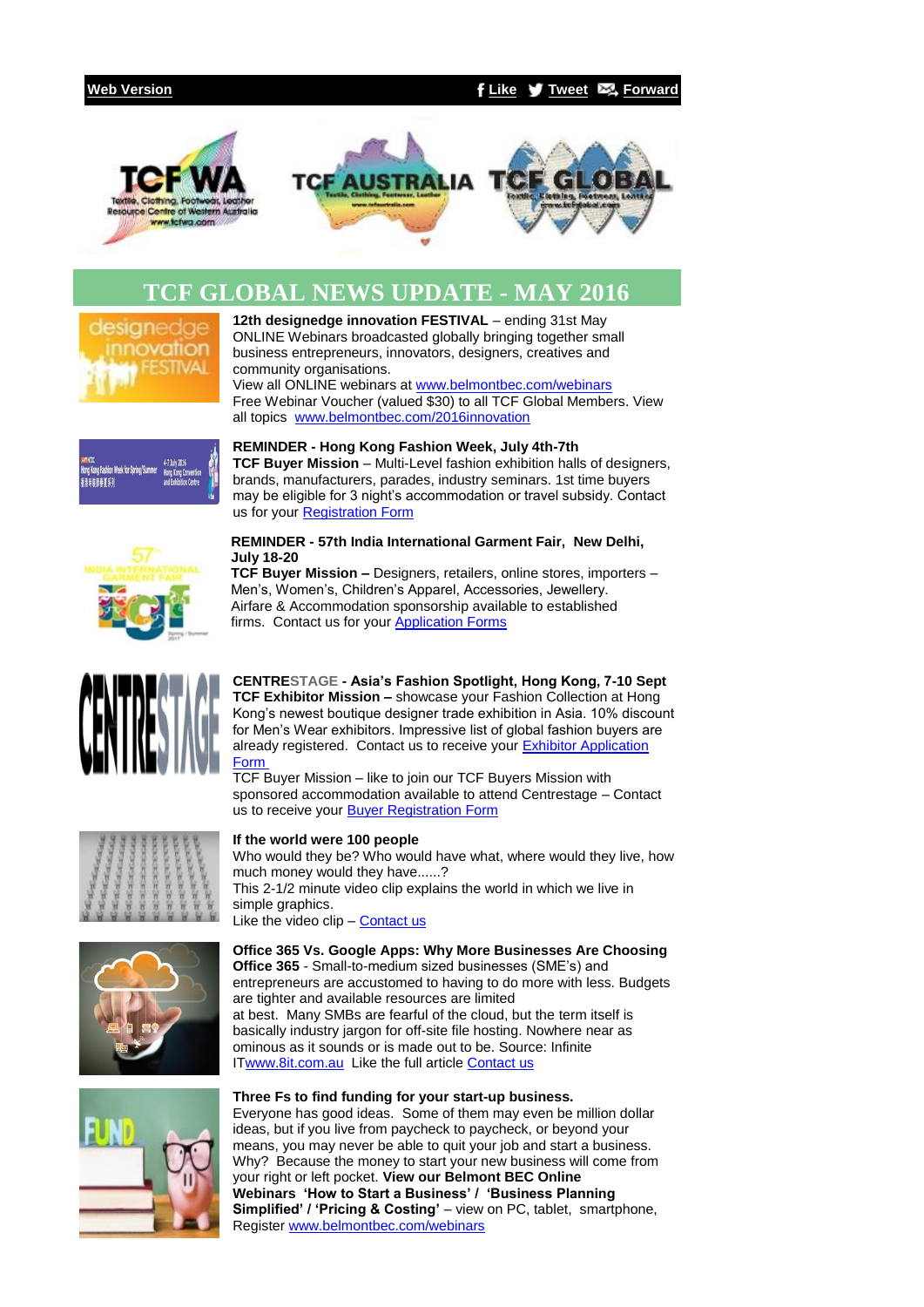

**Welcome to our new TCF Global Members** - House of SKYE, Natasha Hinett; Suswar, Deanne Richards; Queen Rhubarb, Gabrielle Houldsworth; Kumar Periris; Food, Fibre and Timber Industries Training Council, Kay Gerard; Kristin Goodacre; Hunter Region BEC, Kerry Hallett; Pari Enterprises, Anne-Marie Gaganis; Thang de Hoo. Join TCF non-profit community organisation - receive buying mission opportunities, supply chain linkages, free training vouchers, access to fashion business mentoring for your business; Bronze, Silver & Gold Levels available. [www.tcfglobal.com/membership](http://bbec.bridgewaymailer.com/t/j-l-kyhtjlk-l-q/)



**Are you keeping up with the predicted business trends of 2016? Five business trends shaping 2016** – *MySmallBusiness* asked three business 'clairvoyants' what innovations SMEs will see during 2016. **Fifty small business trends and predictions for 2016** – *BusinessNewsDaily* outlined a year ripe with opportunity, yet new obstacles to overcome. From policies and regulation to harnessing the newest technologies.

Like to receive the SME business forecast trends - [Contact us](mailto:training@belmontbec.com?subject=R%3A%20Are%20you%20keeping%20up%20with%20the%20predicted%20business%20trends%20of%202016%3F)



#### **Fifty most fun-based home business ideas**

Working from home can be a lot of fun - if you've chosen the right idea! There are now more options than ever when it comes to homebased businesses. And some of the opportunities might be just what you're looking for if you want to add some more fun to your life. Source: Smallbiztrends. Like a list of the ideas - [Contact us](mailto:training@belmontbec.com?subject=R%3A%20Fifty%20most%20fun-based%20home%20business%20ideas)



**TCF Member Supply Linkages** Looking for a manufacturer in Hong Kong - China - India - Nepal – Bali, Indonesia - Taiwan – Philippines - Fiji – Puerto Rico – Bhutan – Myanmar. [Contact us](mailto:support@tcfwa.com?subject=Re%3A%20TCF%20Member%20Supply%20Linkages)



Reduce your small business energy costs by 20% - 40% **FREE Access to all nine topics Energy Efficiency Webinars [www.tcfaustralia.com/webinars](http://bbec.bridgewaymailer.com/t/j-l-kyhtjlk-l-a/)**



**Design Options USA, Latest Colour Trends, USA Spring/Summer 2017 - Join ONLINE webinar book [www.tcfaustralia.com/webinars](http://bbec.bridgewaymailer.com/t/j-l-kyhtjlk-l-f/)**

## **May 2016**

HOLDE.

(EEPING YOU AHEAD OF THE CUR)

**THE DESIGI IOME FURNISHINGS Lifestyl** DESCANSO GA

Color in NEWOR

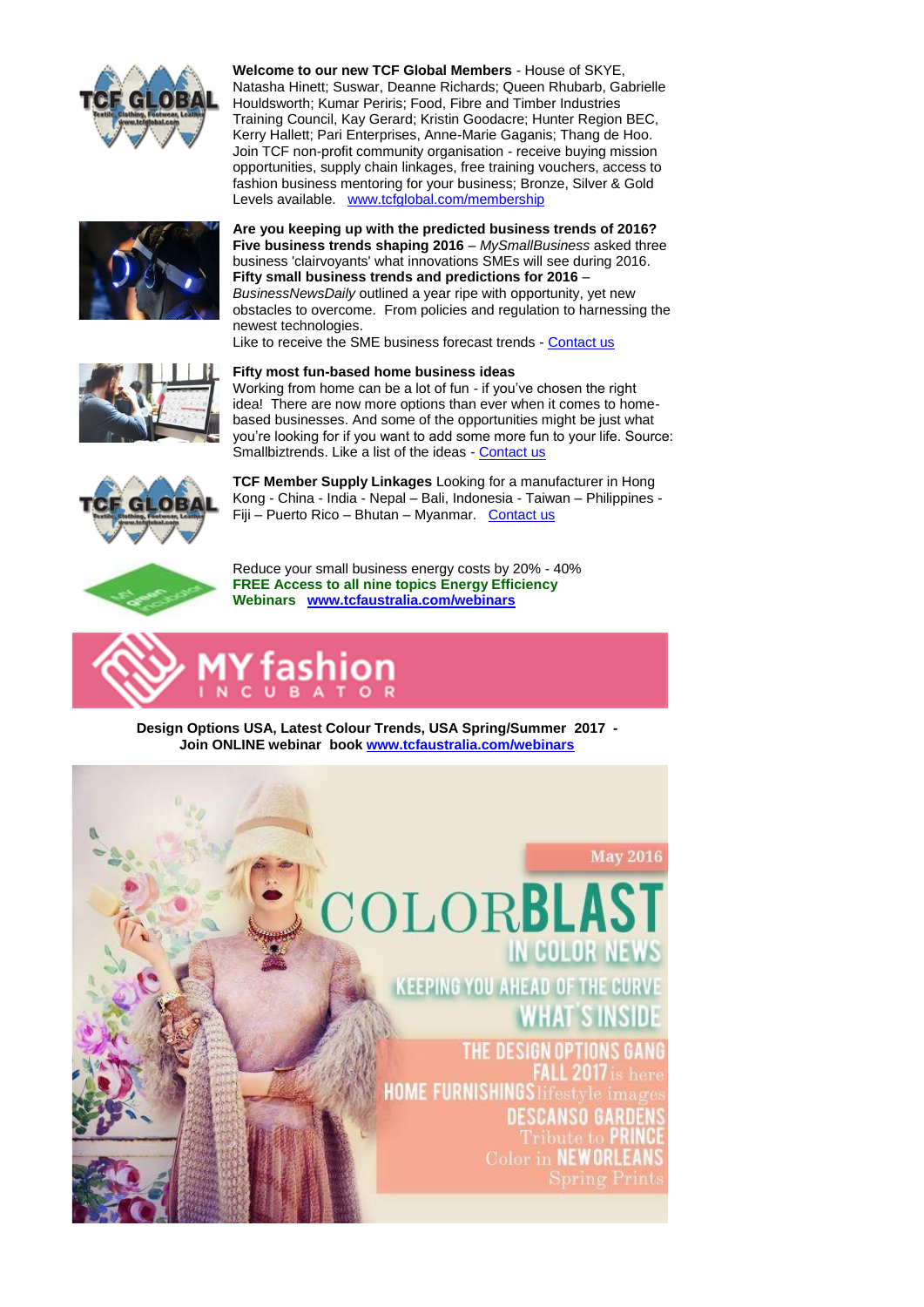

**Small Business Skill Development for today's busy Entrepreneur Recorded Webinars for Online - Anytime - Fast Track your Training** [www.tcfglobal.com/webinars](http://bbec.bridgewaymailer.com/t/j-l-kyhtjlk-l-z/)

Join our webinars online through your iPad or iPhone - [Contact us](mailto:support@belmontbec.com?subject=Question%20-%20how%20to%20access%20the%20webinar%20on%20iPad%20or%20iPhone)

[Starting Your New Business](http://bbec.bridgewaymailer.com/t/j-l-kyhtjlk-l-v/) [Make Customer Experience Your Competitive Edge](http://bbec.bridgewaymailer.com/t/j-l-kyhtjlk-l-v/) **[Strategies for Off Shore Sourcing](http://bbec.bridgewaymailer.com/t/j-l-kyhtjlk-l-v/)** [What Buyers Are Looking For](http://bbec.bridgewaymailer.com/t/j-l-kyhtjlk-l-v/) [How To Brief Your Website Developer](http://bbec.bridgewaymailer.com/t/j-l-kyhtjlk-l-v/) [Pricing, Costing and Cashflow](http://bbec.bridgewaymailer.com/t/j-l-kyhtjlk-l-v/) [Italian Fashion Media](http://bbec.bridgewaymailer.com/t/j-l-kyhtjlk-l-v/) [How To Grow Your Fashion Business](http://bbec.bridgewaymailer.com/t/j-l-kyhtjlk-l-v/) **[Marketing for Small Fashion Business](http://bbec.bridgewaymailer.com/t/j-l-kyhtjlk-l-v/)** [\\* Connect your Business to the Women's Empowerment Principles](http://bbec.bridgewaymailer.com/t/j-l-kyhtjlk-l-v/) [How To Grow Your Business](http://bbec.bridgewaymailer.com/t/j-l-kyhtjlk-l-v/) **[TCF Global Fashion Sourcing Opportunities](http://bbec.bridgewaymailer.com/t/j-l-kyhtjlk-l-v/) [Strategies for Off Shore Outsourcing](http://bbec.bridgewaymailer.com/t/j-l-kyhtjlk-l-v/)** [Understanding the Australian Privacy Changes](http://bbec.bridgewaymailer.com/t/j-l-kyhtjlk-l-v/) [How To Start A Fashion Label](http://bbec.bridgewaymailer.com/t/j-l-kyhtjlk-l-v/) [Preparing For A Fashion Trade Show](http://bbec.bridgewaymailer.com/t/j-l-kyhtjlk-l-v/) [Tips on Using Social Media in your Business](http://bbec.bridgewaymailer.com/t/j-l-kyhtjlk-l-v/) [Hidden Time Management Shortcuts Of Wealthy Entrepreneurs](http://bbec.bridgewaymailer.com/t/j-l-kyhtjlk-l-v/) [Avoiding Manufacturing Pitfalls](http://bbec.bridgewaymailer.com/t/j-l-kyhtjlk-l-v/) [Get Noticed By The Media](http://bbec.bridgewaymailer.com/t/j-l-kyhtjlk-l-v/) [Specification Sheets for Apparel Manufacturing](http://bbec.bridgewaymailer.com/t/j-l-kyhtjlk-l-v/) [Understanding Freight Logistics of Importing and Exporting](http://bbec.bridgewaymailer.com/t/j-l-kyhtjlk-l-v/) [App Your Business](http://bbec.bridgewaymailer.com/t/j-l-kyhtjlk-l-v/) [Fashioning Sustainability Diverse Perspectives](http://bbec.bridgewaymailer.com/t/j-l-kyhtjlk-l-v/) [Writing Your Business Plan](http://bbec.bridgewaymailer.com/t/j-l-kyhtjlk-l-v/) [\\* Global Platform for Sourcing From Women Vendors](http://bbec.bridgewaymailer.com/t/j-l-kyhtjlk-l-v/) **Starting [Your New Business](http://bbec.bridgewaymailer.com/t/j-l-kyhtjlk-l-v/)** [Establishing Your Label in the USA](http://bbec.bridgewaymailer.com/t/j-l-kyhtjlk-l-v/) [Ethical Fashion and the Triple Bottom Line](http://bbec.bridgewaymailer.com/t/j-l-kyhtjlk-l-v/) [Credit Management And Debt Collection](http://bbec.bridgewaymailer.com/t/j-l-kyhtjlk-l-v/) [7 Essentials to Creating Massive Success](http://bbec.bridgewaymailer.com/t/j-l-kyhtjlk-l-v/) [How To Write A Tender Or Grant Submission](http://bbec.bridgewaymailer.com/t/j-l-kyhtjlk-l-v/) [Sustainable Sourcing in HK & China](http://bbec.bridgewaymailer.com/t/j-l-kyhtjlk-l-v/) [Preparing a Business for Sale](http://bbec.bridgewaymailer.com/t/j-l-kyhtjlk-l-v/) [Importing and Exporting](http://bbec.bridgewaymailer.com/t/j-l-kyhtjlk-l-v/) [Quality Control In The Fashion Industry](http://bbec.bridgewaymailer.com/t/j-l-kyhtjlk-l-v/) [Buying Or Selling A Business](http://bbec.bridgewaymailer.com/t/j-l-kyhtjlk-l-v/) [Balancing Work And Life](http://bbec.bridgewaymailer.com/t/j-l-kyhtjlk-l-v/) TESTEX – [Textile Accreditation & Labelling](http://bbec.bridgewaymailer.com/t/j-l-kyhtjlk-l-v/) [Marketing On A Budget](http://bbec.bridgewaymailer.com/t/j-l-kyhtjlk-l-v/) [Tips on Building a Successful Business](http://bbec.bridgewaymailer.com/t/j-l-kyhtjlk-l-v/) [Understanding your Intellectual Property –](http://bbec.bridgewaymailer.com/t/j-l-kyhtjlk-l-v/) Trademarks, Designs, Patents

\* Free webinars

\*\* Special Offer to Belmont BEC Members – two webinars for the price of one during May save \$30 [–Contact Us](mailto:training@belmontbec.com?subject=Re%3A%20two%20webinars%20for%20the%20price%20of%20one)

To book for upcoming events visit [www.tcfglobal.com/calendar](http://bbec.bridgewaymailer.com/t/j-l-kyhtjlk-l-e/) or contact us on 61 8 9479 3777.

# **Sponsors Links**